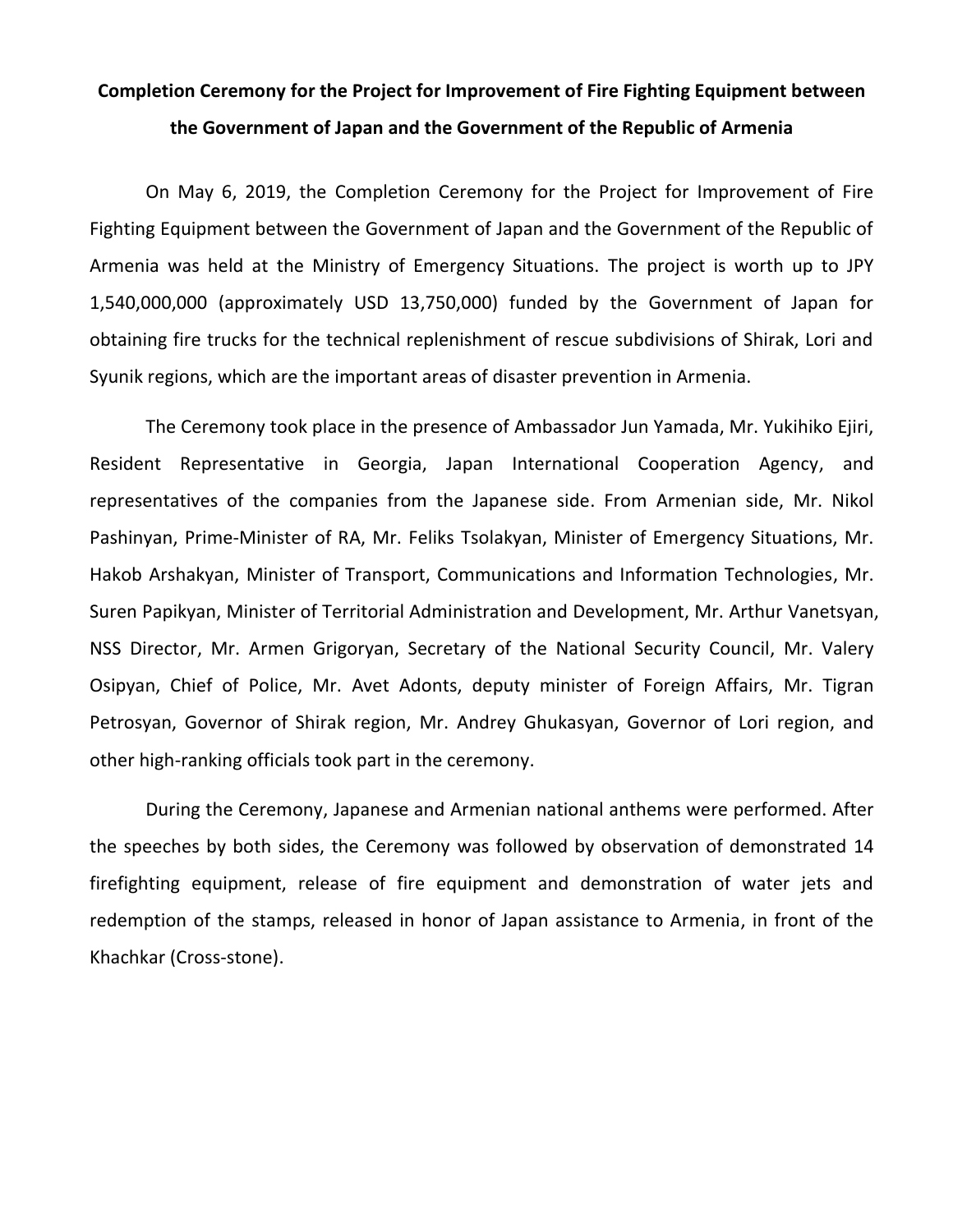

From the left Mr. Feliks Tsolakyan, Minister of Emergency Situations



Orchestra of the Ministry of Emergency Situations performs national anthems of both countries



Speech by Mr. Nikol Pashinyan, Prime-Minister of RA



Speech by Ambassador Yamada in Armenian



Fire Fighting Equipment Demonstration



Firefighters of the Ministry of Emergency **Situations**